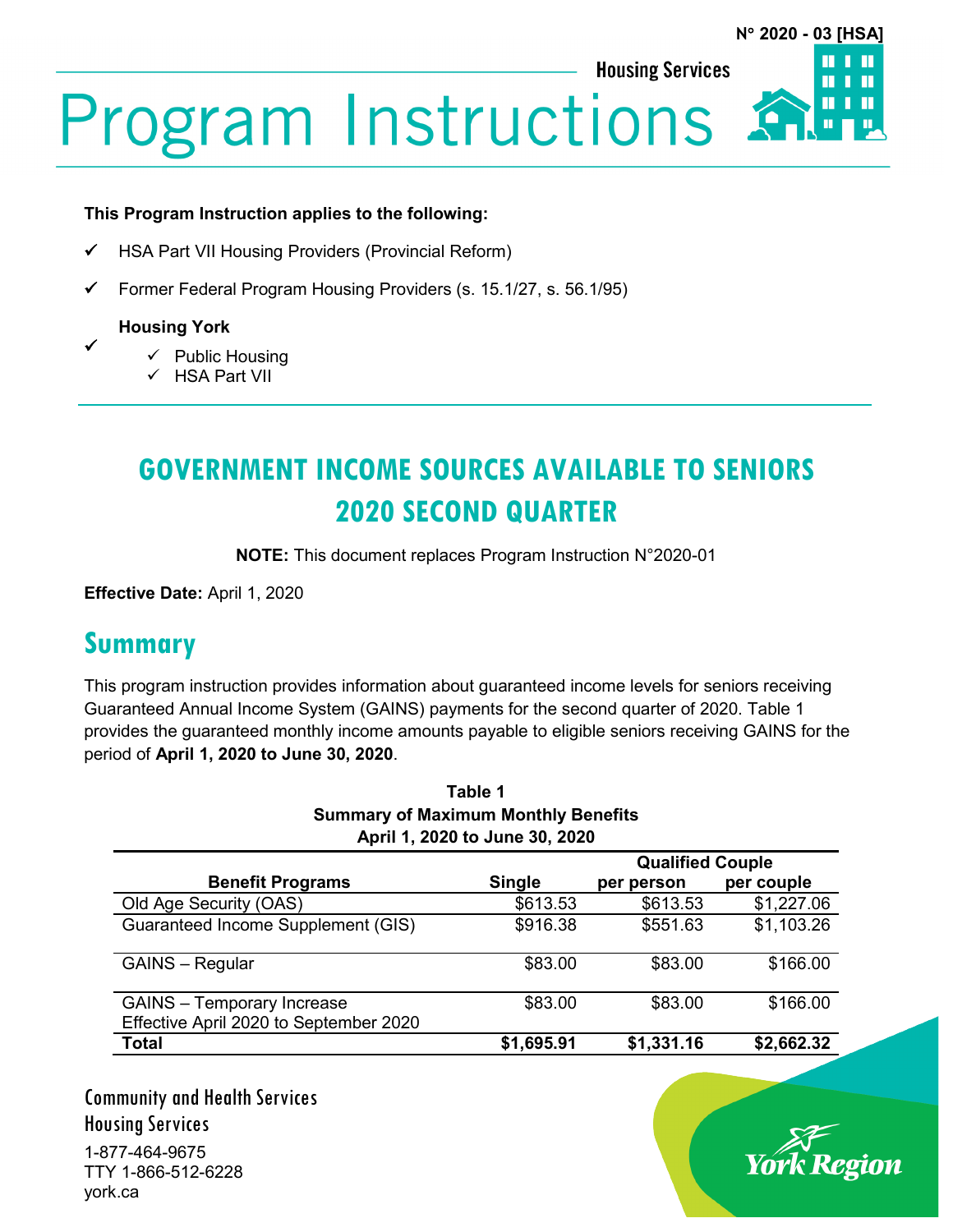The updated GAINS Benefit Rate Table, OAS and GIS Tables are available on the following websites:

- Government of Ontario [www.fin.gov.on.ca/en/credit/gains/index.html](http://www.fin.gov.on.ca/en/credit/gains/index.html)
- Government of Canada [https://www.canada.ca/en/employment-social](https://www.canada.ca/en/employment-social-development/programs/pensions/pension/statistics/2020-quarterly-january-march.html)[development/programs/pensions/pension/statistics/2020-quarterly-january-march.html](https://www.canada.ca/en/employment-social-development/programs/pensions/pension/statistics/2020-quarterly-january-march.html)

## **Background**

GAINS rates are set quarterly by the Government of Ontario. GAINS ensures a guaranteed minimum income for Ontario seniors receiving OAS and GIS. No application is necessary to receive GAINS payments. Eligibility is determined by the Ontario Ministry of Finance based on a person's annual income tax return and information provided from Employment and Social Development Canada, the federal department responsible for administering OAS and GIS.

### **Temporary GAINS Increase in Response to COVID-19**

As part of *Ontario's Action Plan: [Responding to COVID-19](https://budget.ontario.ca/2020/marchupdate/action-plan.html)*, the province is automatically doubling monthly GAINS payment amounts for a period of six months, beginning April 2020.

## **Action Required**

The provincial COVID-19 action plan states the GAINS increase is intended to provide financial support to seniors who may need help covering essential expenses during COVID-19. Housing Providers are directed to exclude the increased GAINS amount (Table 1, GAINS – Temporary Increase) from gross household income when completing both in-year and annual rent-geared-to-income (RGI) reviews. Housing Providers are not required to complete in-year RGI reviews to address the temporary GAINS increase. At the household's next RGI review, Housing Providers must exclude half of the GAINS amount the household received during the period of April 1, 2020 to September 1, 2020 from the gross income used to calculate RGI.

As part of regular operations, Housing Providers must identify tenants and members in RGI households who may be eligible for income supports for seniors, but who are not currently receiving them. RGI households are required to pursue certain types of income, including OAS and GIS. Appendix A provides details on OAS and GIS. [Program Instruction N°2012-03](https://www.york.ca/wps/wcm/connect/yorkpublic/5c54acfc-f789-44e0-ba26-ae36f8f77937/2012-03+Reasonable+Efforts+to+Pursue+Specified+Income+PI.pdf?MOD=AJPERES&CVID=mu87fEl) outlines the policy, guidelines and procedures relating to pursuit of income.

Please contact your Program Coordinator with any questions.

**Authority:** *Housing Services Act, 2011, S.O. 2011, c. 6, Sched. 1 O. Reg. 298/01: Determination of Geared-To-Income Rent Under Section 50 of The Act*

- ORIGINAL SIGNED -

Kathy Milsom General Manager Housing Services Branch

April 2020

This notice will be available in an accessible format or with communication supports upon request from 1-877-464-9675 or 905-830-4444 ext. 72119